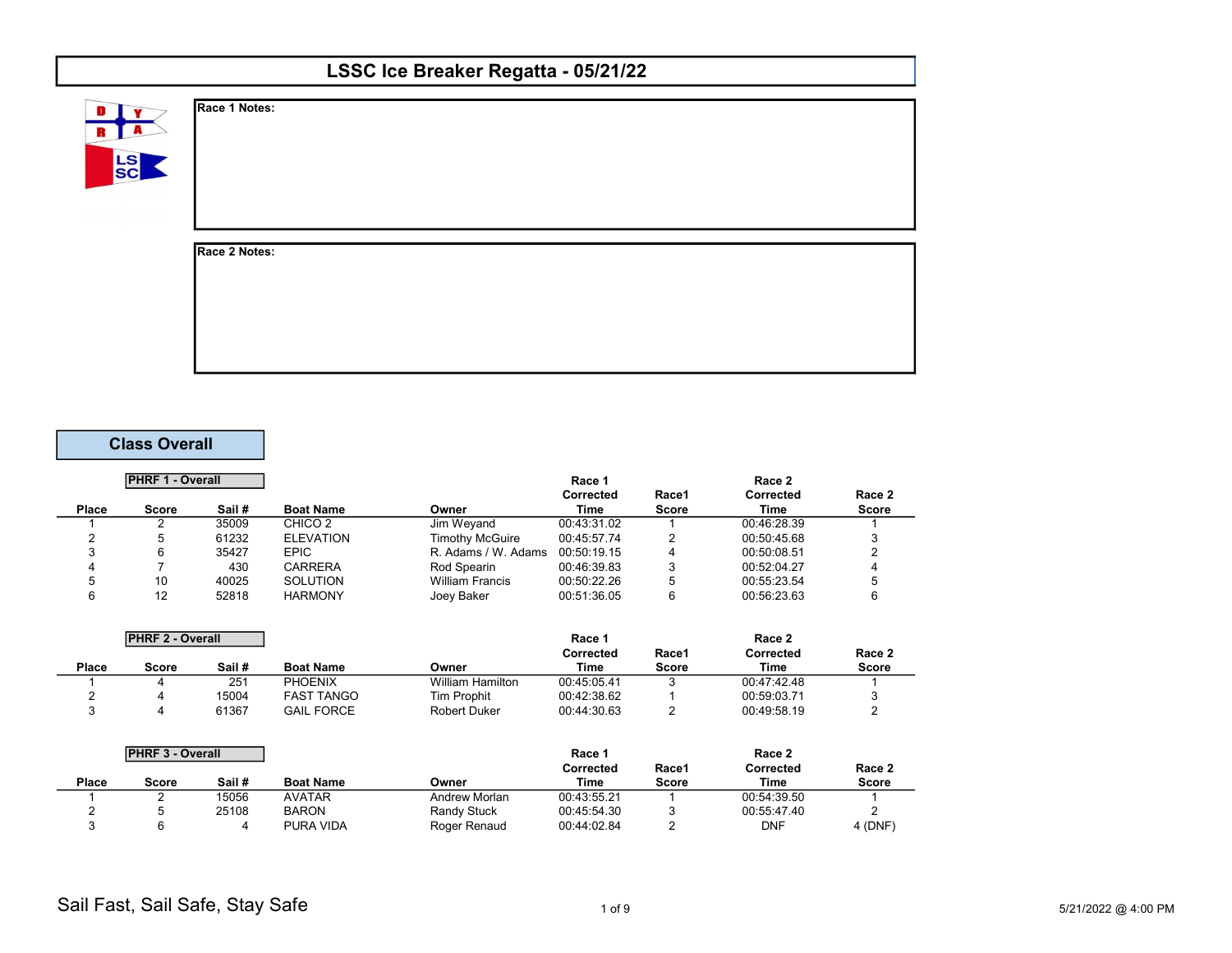|                | <b>PHRF 4 - Overall</b>        |        |                     |                       | Race 1                   |                       | Race 2                   |                        |
|----------------|--------------------------------|--------|---------------------|-----------------------|--------------------------|-----------------------|--------------------------|------------------------|
|                |                                |        |                     |                       | Corrected                | Race1                 | Corrected                | Race 2                 |
| <b>Place</b>   | <b>Score</b>                   | Sail#  | <b>Boat Name</b>    | Owner                 | <b>Time</b>              | <b>Score</b>          | <b>Time</b>              | <b>Score</b>           |
|                | 3                              | 5224   | <b>COURAGE</b>      | Spencer Channell      | 00:36:14.17              | 1                     | $\overline{DNS}$         | 2 (DNS)                |
|                |                                |        |                     |                       |                          |                       |                          |                        |
|                | <b>PHRF CRUISE - Overall</b>   |        |                     |                       | Race 1                   |                       | Race 2                   |                        |
|                |                                |        |                     |                       | Corrected                | Race1                 | Corrected                | Race 2                 |
| <b>Place</b>   | <b>Score</b>                   | Sail#  | <b>Boat Name</b>    | Owner                 | <b>Time</b>              | <b>Score</b>          | <b>Time</b>              | <b>Score</b>           |
|                | 2                              | 42129  | <b>LIVE FOREVER</b> | Ben Wixson            | 00:41:00.10              | 1                     | 00:51:00.61              |                        |
| $\overline{2}$ | 4                              | 40740  | <b>BRANDILEE</b>    | <b>Steve Nadeau</b>   | 00:44:04.00              | $\overline{2}$        | 00:57:58.00              | 2                      |
|                |                                |        |                     |                       |                          |                       |                          |                        |
|                | <b>NONSUCH 30 - Overall</b>    |        |                     |                       |                          |                       |                          |                        |
|                |                                |        |                     |                       | Race 1<br>Corrected      | Race1                 | Race 2<br>Corrected      | Race 2                 |
|                |                                | Sail # | <b>Boat Name</b>    | Owner                 | <b>Time</b>              |                       | <b>Time</b>              |                        |
| <b>Place</b>   | <b>Score</b><br>$\overline{2}$ | 516    | <b>CHALLENGE</b>    |                       | 00:35:36.09              | Score                 | 01:04:28.25              | <b>Score</b>           |
|                |                                |        |                     | <b>Greg Doyal</b>     |                          |                       |                          |                        |
|                |                                |        |                     |                       |                          |                       |                          |                        |
|                | C&C 35 - Overall               |        |                     |                       | Race 1                   |                       | Race 2                   |                        |
|                |                                |        |                     |                       | Corrected                | Race1                 | Corrected                | Race 2                 |
| <b>Place</b>   | <b>Score</b>                   | Sail#  | <b>Boat Name</b>    | Owner                 | <b>Time</b>              | <b>Score</b>          | <b>Time</b>              | <b>Score</b>           |
|                |                                |        |                     |                       |                          |                       |                          |                        |
| 1              | $\overline{2}$                 | 11166  | <b>SHAMROCK</b>     | David Keys            | 00:36:58.64              | 1                     | 00:47:04.49              |                        |
| $\overline{c}$ | 5                              | 10380  | <b>SIOCHAIL</b>     | <b>Brian Geraghty</b> | 00:39:25.17              | 3                     | 00:47:21.40              | 2                      |
| 3              | 5                              | 14032  | <b>MYSTIC</b>       | <b>Robert Mann</b>    | 00:37:30.58              | $\overline{2}$        | 00:54:58.84              | 3                      |
|                |                                |        |                     |                       |                          |                       |                          |                        |
|                | J 120 - Overall                |        |                     |                       | Race 1                   |                       | Race 2                   |                        |
|                |                                |        |                     |                       | Corrected                | Race1                 | Corrected                | Race 2                 |
| <b>Place</b>   | <b>Score</b>                   | Sail # | <b>Boat Name</b>    | Owner                 | Time                     | <b>Score</b>          | <b>Time</b>              | <b>Score</b>           |
| 1              | 2                              | 5455   | <b>FUNTECH</b>      | <b>Charles Hess</b>   | 00:45:02.07              | 1                     | 00:48:46.61              |                        |
| $\overline{2}$ | 4                              | 50793  | <b>PROOF</b>        | M. Fozo / R. Kendrick | 00:48:09.01              | $\overline{2}$        | 00:50:19.01              | $\overline{2}$         |
|                |                                |        |                     |                       |                          |                       |                          |                        |
|                |                                |        |                     |                       |                          |                       |                          |                        |
|                | <b>CLUB JAM - Overall</b>      |        |                     |                       | Race 1                   |                       | Race 2                   |                        |
| <b>Place</b>   | <b>Score</b>                   | Sail # | <b>Boat Name</b>    | Owner                 | Corrected<br><b>Time</b> | Race1<br><b>Score</b> | Corrected<br><b>Time</b> | Race 2<br><b>Score</b> |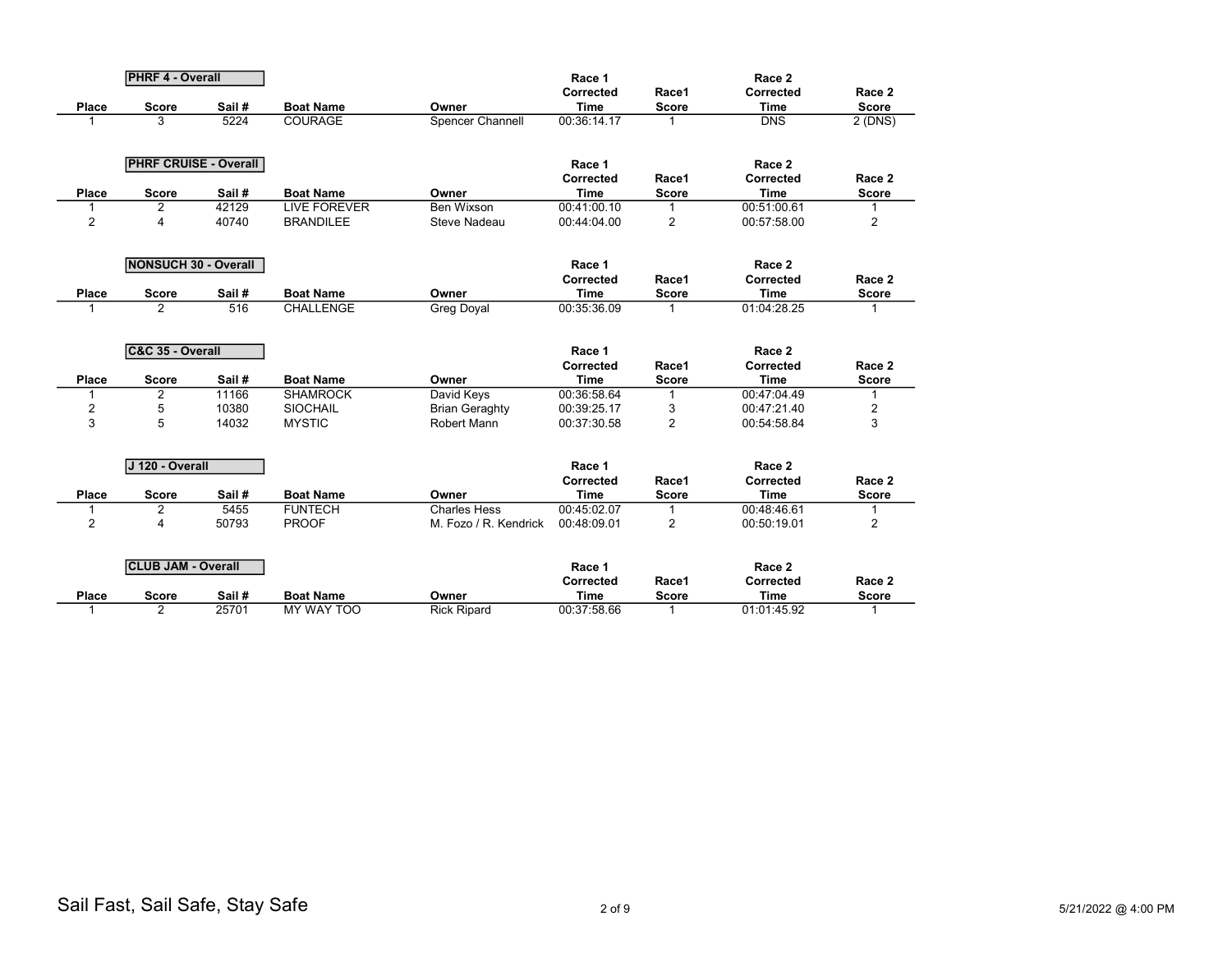| <b>Class Results Race 1</b> |                             | <b>Start Time:</b><br>Distance: (nm)<br>1st Finish Time: | 11:55<br>4.00<br>12:34:30 |                 |        |                           |               |                |             |
|-----------------------------|-----------------------------|----------------------------------------------------------|---------------------------|-----------------|--------|---------------------------|---------------|----------------|-------------|
| PHRF 1 - Race 1             |                             | TLE at:                                                  | 14:25                     |                 |        |                           |               |                |             |
|                             |                             |                                                          |                           |                 | Race   |                           | <b>Finish</b> | <b>Elapsed</b> | Corrected   |
| Place                       | Sail#                       | <b>Boat Name</b>                                         | Owner                     | Club            | Rating | <b>Type of Boat</b>       | Time          | Time           | <b>Time</b> |
| 1                           | 35009                       | CHICO <sub>2</sub>                                       | Jim Weyand                | <b>BYC</b>      | 33 R   | <b>1D35 LRM</b>           | 12:34:30      | 00:39:30       | 00:43:31.02 |
| $\overline{2}$              | 61232                       | <b>ELEVATION</b>                                         | <b>Timothy McGuire</b>    | LSSC/GLYC       | 57 R   | J/112E                    | 12:38:25      | 00:43:25       | 00:45:57.74 |
| 3                           | 430                         | <b>CARRERA</b>                                           | Rod Spearin               | <b>BYC</b>      | 22 R   | <b>NELSON/MAREK 43 II</b> | 12:36:34      | 00:41:34       | 00:46:39.83 |
| 4                           | 35427                       | <b>EPIC</b>                                              | R. Adams / W. Adams BYC   |                 | 54 R   | <b>BENETEAU 42S7 FIR:</b> | 12:42:18      | 00:47:18       | 00:50:19.15 |
| 5                           | 40025                       | SOLUTION                                                 | <b>William Francis</b>    | <b>BYC/GPSC</b> | $-9R$  | FARR 40                   | 12:37:28      | 00:42:28       | 00:50:22.26 |
| 6                           | 52818                       | <b>HARMONY</b>                                           | Joey Baker                | <b>GLYC</b>     | 51 R   | BENETEAU 44.7 FIRS        | 12:43:16      | 00:48:16       | 00:51:36.05 |
|                             |                             | <b>Start Time:</b>                                       | 12:00                     |                 |        |                           |               |                |             |
|                             |                             | Distance: (nm)                                           | 4.00                      |                 |        |                           |               |                |             |
|                             |                             | 1st Finish Time:                                         | 12:42:15                  |                 |        |                           |               |                |             |
| PHRF 2 - Race 1             |                             | TLE at:                                                  | 14:30                     |                 |        |                           |               |                |             |
|                             |                             |                                                          |                           |                 | Race   |                           | <b>Finish</b> | <b>Elapsed</b> | Corrected   |
| Place                       | Sail#                       | <b>Boat Name</b>                                         | Owner                     | Club            | Rating | <b>Type of Boat</b>       | <b>Time</b>   | Time           | <b>Time</b> |
| 1                           | 15004                       | <b>FAST TANGO</b>                                        | <b>Tim Prophit</b>        | <b>BYC</b>      | 87 R   | <b>NORTH AMERICAN 4</b>   | 12:42:15      | 00:42:15       | 00:42:38.62 |
| $\overline{2}$              | 61367                       | <b>GAIL FORCE</b>                                        | <b>Robert Duker</b>       | <b>CSYC</b>     | 78 R   | BENETEAU 36.7 FIRS        | 12:43:29      | 00:43:29       | 00:44:30.63 |
| 3                           | 251                         | <b>PHOENIX</b>                                           | <b>William Hamilton</b>   | <b>LSSC</b>     | 72 R   | J/109                     | 12:43:38      | 00:43:38       | 00:45:05.41 |
|                             |                             | <b>Start Time:</b>                                       | 12:05                     |                 |        |                           |               |                |             |
|                             |                             | Distance: (nm)                                           | 4.00                      |                 |        |                           |               |                |             |
|                             |                             | 1st Finish Time:                                         | 12:51:09                  |                 |        |                           |               |                |             |
| PHRF 3 - Race 1             |                             | TLE at:                                                  | 14:35                     |                 |        |                           |               |                |             |
|                             |                             |                                                          |                           |                 | Race   |                           | <b>Finish</b> | <b>Elapsed</b> | Corrected   |
| Place                       | Sail#                       | <b>Boat Name</b>                                         | Owner                     | Club            | Rating | <b>Type of Boat</b>       | <b>Time</b>   | Time           | <b>Time</b> |
| 1                           | 15056                       | <b>AVATAR</b>                                            | <b>Andrew Morlan</b>      | <b>GPSC</b>     | 126 R  | <b>SANTANA 35</b>         | 12:51:09      | 00:46:09       | 00:43:55.21 |
| 2                           | $\overline{4}$              | PURA VIDA                                                | Roger Renaud              | <b>SYC</b>      | 141 R  | PEARSON 30 FLYER          | 12:52:18      | 00:47:18       | 00:44:02.84 |
| 3                           | 25108                       | <b>BARON</b>                                             | Randy Stuck               | <b>CSYC</b>     | 117 R  | <b>J/29 MH IB</b>         | 12:52:36      | 00:47:36       | 00:45:54.30 |
|                             |                             | <b>Start Time:</b>                                       | 12:15                     |                 |        |                           |               |                |             |
|                             |                             | Distance: (nm)                                           | 3.00                      |                 |        |                           |               |                |             |
|                             |                             | 1st Finish Time:                                         | 12:55:15                  |                 |        |                           |               |                |             |
| PHRF 4 - Race 1             |                             | TLE at:                                                  | 14:45                     |                 |        |                           |               |                |             |
|                             |                             |                                                          |                           |                 | Race   |                           | <b>Finish</b> | <b>Elapsed</b> | Corrected   |
| Place                       | Sail#                       | <b>Boat Name</b>                                         | Owner                     | Club            | Rating | <b>Type of Boat</b>       | <b>Time</b>   | Time           | <b>Time</b> |
| 1                           | 5224                        | <b>COURAGE</b>                                           | <b>Spencer Channell</b>   | <b>BYC</b>      | 165 R  | <b>MORGAN 35</b>          | 12:55:15      | 00:40:15       | 00:36:14.17 |
|                             |                             |                                                          |                           |                 |        |                           |               |                |             |
|                             |                             | <b>Start Time:</b>                                       | 12:10                     |                 |        |                           |               |                |             |
|                             |                             | Distance: (nm)                                           | 3.00                      |                 |        |                           |               |                |             |
|                             |                             | 1st Finish Time:                                         | 12:53:05                  |                 |        |                           |               |                |             |
|                             | <b>PHRF CRUISE - Race 1</b> | TLE at:                                                  | 14:40                     |                 |        |                           |               |                |             |
|                             |                             |                                                          |                           |                 | Race   |                           | Finish        | <b>Elapsed</b> | Corrected   |
| Place                       | Sail #                      | <b>Boat Name</b>                                         | Owner                     | Club            | Rating | <b>Type of Boat</b>       | <b>Time</b>   | <b>Time</b>    | Time        |
| $\mathbf{1}$                | 42129                       | <b>LIVE FOREVER</b>                                      | <b>Ben Wixson</b>         | <b>DYC/GPSC</b> | 126 C  | C&C 35-3                  | 12:53:05      | 00:43:05       | 00:41:00.10 |
| $\overline{2}$              | 40740                       | <b>BRANDILEE</b>                                         | Steve Nadeau              | <b>GPYC</b>     | 93 C   | X402                      | 12:54:04      | 00:44:04       | 00:44:04.00 |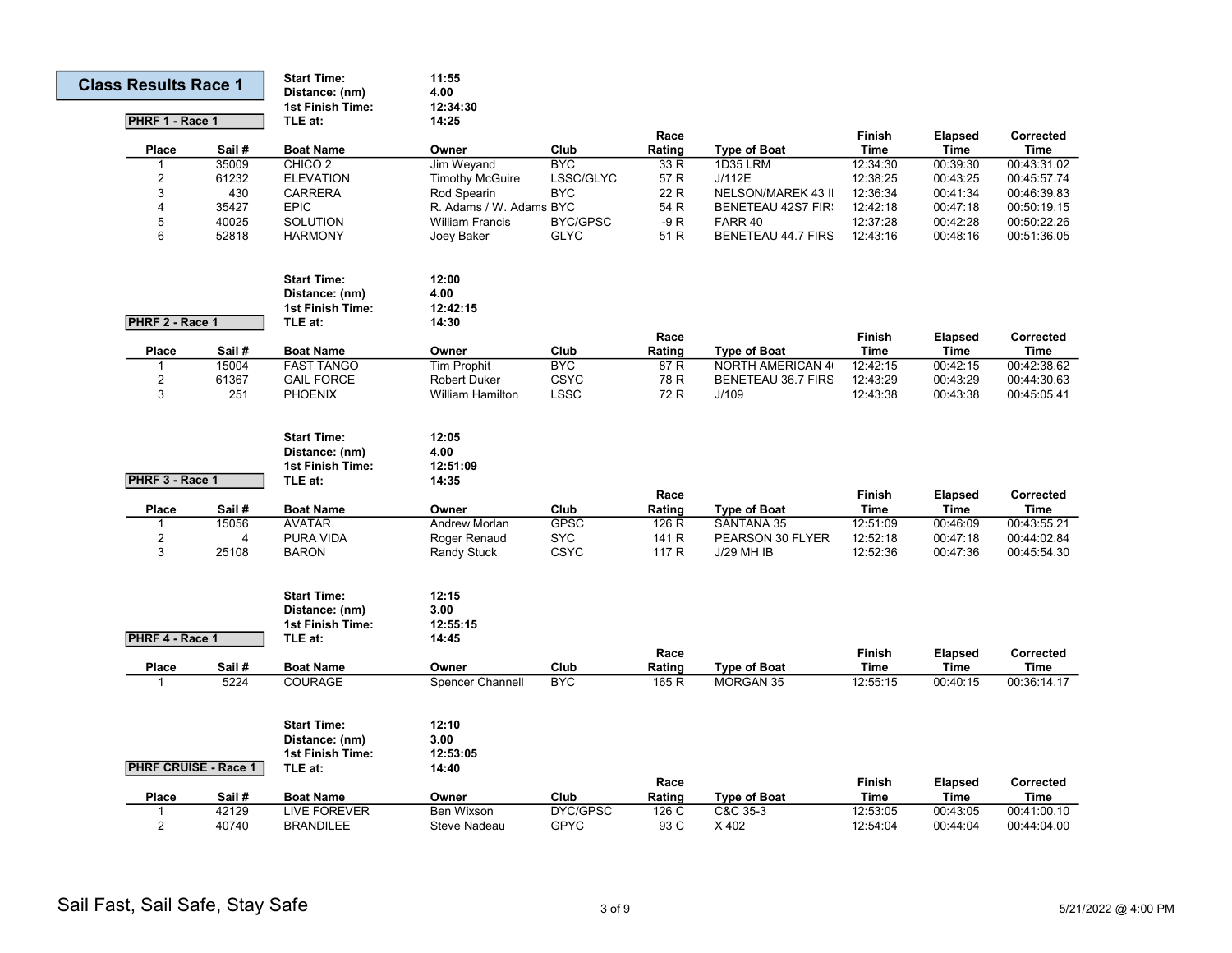|                            |                | <b>Start Time:</b><br>Distance: (nm) | 12:20<br>3.00                        |                         |                |                                      |                       |                               |                            |
|----------------------------|----------------|--------------------------------------|--------------------------------------|-------------------------|----------------|--------------------------------------|-----------------------|-------------------------------|----------------------------|
|                            |                | 1st Finish Time:                     | 13:00:22                             |                         |                |                                      |                       |                               |                            |
| <b>NONSUCH 30 - Race 1</b> |                | TLE at:                              | 14:50                                |                         |                |                                      |                       |                               |                            |
| Place                      | Sail #         | <b>Boat Name</b>                     | Owner                                | Club                    | Race<br>Rating | <b>Type of Boat</b>                  | Finish<br><b>Time</b> | <b>Elapsed</b><br><b>Time</b> | Corrected<br><b>Time</b>   |
| 1                          | 516            | CHALLENGE                            | <b>Greg Doyal</b>                    | GLYC/LSSC               | 180 R          | <b>NONSUCH 30 ULTRA</b>              | 13:00:22              | 00:40:22                      | 00:35:36.09                |
|                            |                |                                      |                                      |                         |                |                                      |                       |                               |                            |
|                            |                | <b>Start Time:</b>                   | 12:10                                |                         |                |                                      |                       |                               |                            |
|                            |                | Distance: (nm)                       | 3.00                                 |                         |                |                                      |                       |                               |                            |
|                            |                | <b>1st Finish Time:</b>              | 12:49:22                             |                         |                |                                      |                       |                               |                            |
| C&C 35 - Race 1            |                | TLE at:                              | 14:40                                |                         |                |                                      |                       |                               |                            |
|                            |                |                                      |                                      |                         | Race           |                                      | Finish                | <b>Elapsed</b>                | Corrected                  |
| Place                      | Sail#          | <b>Boat Name</b>                     | Owner                                | Club                    | Rating         | <b>Type of Boat</b>                  | <b>Time</b>           | <b>Time</b>                   | <b>Time</b>                |
| 1                          | 11166          | <b>SHAMROCK</b>                      | David Keys                           | BYC/DSC                 | 135 R          | C&C 35-1 REDWING                     | 12:49:22              | 00:39:22                      | 00:36:58.64                |
| $\overline{c}$<br>3        | 14032<br>10380 | <b>MYSTIC</b><br><b>SIOCHAIL</b>     | Robert Mann<br><b>Brian Geraghty</b> | GLYC/LSSC<br><b>BYC</b> | 135 R<br>135 R | C&C 35-1 REDWING<br>C&C 35-1 REDWING | 12:49:56<br>12:51:58  | 00:39:56<br>00:41:58          | 00:37:30.58<br>00:39:25.17 |
|                            |                |                                      |                                      |                         |                |                                      |                       |                               |                            |
|                            |                | <b>Start Time:</b>                   | 11:55                                |                         |                |                                      |                       |                               |                            |
|                            |                | Distance: (nm)                       | 4.00                                 |                         |                |                                      |                       |                               |                            |
|                            |                | <b>1st Finish Time:</b>              | 12:36:55                             |                         |                |                                      |                       |                               |                            |
| J 120 - Race 1             |                | TLE at:                              | 14:25                                |                         |                |                                      |                       |                               |                            |
|                            |                |                                      |                                      |                         | Race           |                                      | Finish                | Elapsed                       | Corrected                  |
| Place                      | Sail#          | <b>Boat Name</b>                     | Owner                                | Club                    | Rating         | <b>Type of Boat</b>                  | <b>Time</b>           | <b>Time</b>                   | <b>Time</b>                |
| 1                          | 5455           | <b>FUNTECH</b>                       | <b>Charles Hess</b>                  | BYC/PYC                 | 48 R           | J/120                                | 12:36:55              | 00:41:55                      | 00:45:02.07                |
| $\overline{2}$             | 50793          | <b>PROOF</b>                         | M. Fozo / R. Kendrick GPC            |                         | 48 R           | J/120                                | 12:39:49              | 00:44:49                      | 00:48:09.01                |
|                            |                | <b>Start Time:</b>                   | 12:20                                |                         |                |                                      |                       |                               |                            |
|                            |                | Distance: (nm)                       | 3.00                                 |                         |                |                                      |                       |                               |                            |
|                            |                | <b>1st Finish Time:</b>              | 13:01:29                             |                         |                |                                      |                       |                               |                            |
| <b>CLUB JAM - Race 1</b>   |                | TLE at:                              | 14:50                                |                         |                |                                      |                       |                               |                            |
|                            |                |                                      |                                      |                         | Race           |                                      | Finish                | Elapsed                       | Corrected                  |
| Place                      | Sail#          | <b>Boat Name</b>                     | Owner                                | Club                    | Rating         | <b>Type of Boat</b>                  | <b>Time</b>           | <b>Time</b>                   | <b>Time</b>                |
| 1                          | 25701          | MY WAY TOO                           | <b>Rick Ripard</b>                   | LSSC/GLYC               | 153 J          | CATALINA 36 TM                       | 13:01:29              | 00:41:29                      | 00:37:58.66                |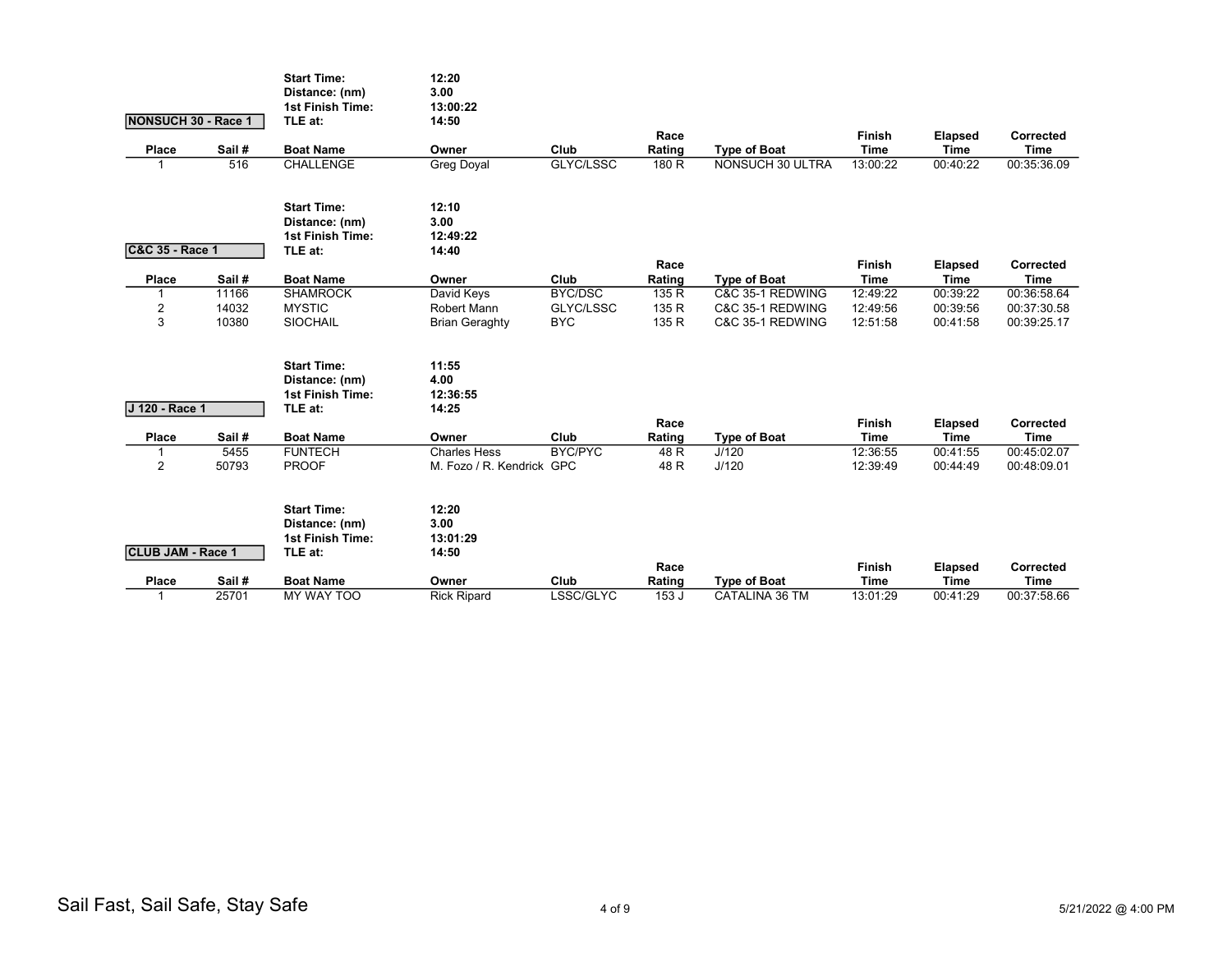| <b>Class Results Race 2</b> |                | <b>Start Time:</b><br>Distance: (nm)<br><b>1st Finish Time:</b> | 13:15<br>4.00<br>13:57:11 |                 |        |                           |                  |                  |             |
|-----------------------------|----------------|-----------------------------------------------------------------|---------------------------|-----------------|--------|---------------------------|------------------|------------------|-------------|
| PHRF 1 - Race 2             |                | TLE at:                                                         | 15:45                     |                 |        |                           |                  |                  |             |
|                             |                |                                                                 |                           |                 | Race   |                           | <b>Finish</b>    | <b>Elapsed</b>   | Corrected   |
| <b>Place</b>                | Sail #         | <b>Boat Name</b>                                                | Owner                     | Club            | Rating | <b>Type of Boat</b>       | <b>Time</b>      | Time             | <b>Time</b> |
|                             | 35009          | CHICO <sub>2</sub>                                              | Jim Weyand                | <b>BYC</b>      | 33 R   | <b>1D35 LRM</b>           | 13:57:11         | 00:42:11         | 00:46:28.39 |
| $\overline{c}$              | 35427          | <b>EPIC</b>                                                     | R. Adams / W. Adams BYC   |                 | 54 R   | <b>BENETEAU 42S7 FIR:</b> | 14:02:08         | 00:47:08         | 00:50:08.51 |
| 3                           | 61232          | <b>ELEVATION</b>                                                | <b>Timothy McGuire</b>    | LSSC/GLYC       | 57 R   | J/112E                    | 14:02:57         | 00:47:57         | 00:50:45.68 |
| 4                           | 430            | <b>CARRERA</b>                                                  | Rod Spearin               | <b>BYC</b>      | 22 R   | NELSON/MAREK 43 II        | 14:01:23         | 00:46:23         | 00:52:04.27 |
| 5                           | 40025          | SOLUTION                                                        | <b>William Francis</b>    | <b>BYC/GPSC</b> | $-9R$  | FARR 40                   | 14:01:42         | 00:46:42         | 00:55:23.54 |
| 6                           | 52818          | <b>HARMONY</b>                                                  | Joey Baker                | <b>GLYC</b>     | 51 R   | <b>BENETEAU 44.7 FIRS</b> | 14:07:45         | 00:52:45         | 00:56:23.63 |
|                             |                | <b>Start Time:</b>                                              | 13:20                     |                 |        |                           |                  |                  |             |
|                             |                | Distance: (nm)                                                  | 4.00                      |                 |        |                           |                  |                  |             |
|                             |                | 1st Finish Time:                                                | 14:06:10                  |                 |        |                           |                  |                  |             |
| PHRF 2 - Race 2             |                | TLE at:                                                         | 15:50                     |                 |        |                           |                  |                  |             |
|                             |                |                                                                 |                           |                 | Race   |                           | Finish           | <b>Elapsed</b>   | Corrected   |
| Place                       | Sail#          | <b>Boat Name</b>                                                | Owner                     | Club            | Rating | <b>Type of Boat</b>       | <b>Time</b>      | Time             | Time        |
| $\mathbf{1}$                | 251            | PHOENIX                                                         | <b>William Hamilton</b>   | <b>LSSC</b>     | 72 R   | J/109                     | 14:06:10         | 00:46:10         | 00:47:42.48 |
| $\sqrt{2}$                  | 61367          | <b>GAIL FORCE</b>                                               | <b>Robert Duker</b>       | <b>CSYC</b>     | 78 R   | BENETEAU 36.7 FIRS        | 14:08:49         | 00:48:49         | 00:49:58.19 |
| 3                           | 15004          | <b>FAST TANGO</b>                                               | Tim Prophit               | <b>BYC</b>      | 87 R   | <b>NORTH AMERICAN 4</b>   | 14:18:31         | 00:58:31         | 00:59:03.71 |
|                             |                |                                                                 |                           |                 |        |                           |                  |                  |             |
|                             |                | <b>Start Time:</b>                                              | 13:25                     |                 |        |                           |                  |                  |             |
|                             |                | Distance: (nm)                                                  | 4.00                      |                 |        |                           |                  |                  |             |
|                             |                | 1st Finish Time:                                                | 14:22:26                  |                 |        |                           |                  |                  |             |
| PHRF 3 - Race 2             |                | TLE at:                                                         | 15:55                     |                 |        |                           |                  |                  |             |
|                             |                |                                                                 |                           |                 | Race   |                           | <b>Finish</b>    | <b>Elapsed</b>   | Corrected   |
| Place                       | Sail#          | <b>Boat Name</b>                                                | Owner                     | Club            | Rating | <b>Type of Boat</b>       | <b>Time</b>      | Time             | <b>Time</b> |
|                             | 15056          | <b>AVATAR</b>                                                   | Andrew Morlan             | <b>GPSC</b>     | 126 R  | SANTANA 35                | 14:22:26         | 00:57:26         | 00:54:39.50 |
| 2                           | 25108          | <b>BARON</b>                                                    | Randy Stuck               | <b>CSYC</b>     | 117 R  | <b>J/29 MH IB</b>         | 14:22:51         | 00:57:51         | 00:55:47.40 |
| 4 (DNF)                     | $\overline{4}$ | PURA VIDA                                                       | Roger Renaud              | <b>SYC</b>      | 141 R  | PEARSON 30 FLYER          | <b>DNF</b>       | <b>DNF</b>       | <b>DNF</b>  |
|                             |                | <b>Start Time:</b>                                              | 13:35                     |                 |        |                           |                  |                  |             |
|                             |                | Distance: (nm)                                                  | 3.00                      |                 |        |                           |                  |                  |             |
|                             |                | <b>1st Finish Time:</b>                                         | 00:00:00                  |                 |        |                           |                  |                  |             |
| PHRF 4 - Race 2             |                | TLE at:                                                         | 16:05                     |                 |        |                           |                  |                  |             |
|                             |                |                                                                 |                           |                 | Race   |                           | <b>Finish</b>    | <b>Elapsed</b>   | Corrected   |
| Place                       | Sail#          | <b>Boat Name</b>                                                | Owner                     | Club            | Rating | <b>Type of Boat</b>       | <b>Time</b>      | Time             | <b>Time</b> |
| 2(DNS)                      | 5224           | <b>COURAGE</b>                                                  | Spencer Channell          | <b>BYC</b>      | 165 R  | <b>MORGAN 35</b>          | $\overline{DNS}$ | $\overline{DNS}$ | <b>DNS</b>  |
|                             |                | <b>Start Time:</b>                                              | 13:30                     |                 |        |                           |                  |                  |             |
|                             |                | Distance: (nm)                                                  | 3.00                      |                 |        |                           |                  |                  |             |
|                             |                | 1st Finish Time:                                                | 14:23:36                  |                 |        |                           |                  |                  |             |
| <b>PHRF CRUISE - Race 2</b> |                | TLE at:                                                         | 16:00                     |                 |        |                           |                  |                  |             |
|                             |                |                                                                 |                           |                 | Race   |                           | Finish           | <b>Elapsed</b>   | Corrected   |
| Place                       | Sail #         | <b>Boat Name</b>                                                | Owner                     | Club            | Rating | <b>Type of Boat</b>       | <b>Time</b>      | Time             | <b>Time</b> |
| -1                          | 42129          | <b>LIVE FOREVER</b>                                             | Ben Wixson                | DYC/GPSC        | 126 C  | C&C 35-3                  | 14:23:36         | 00:53:36         | 00:51:00.61 |
| 2                           | 40740          | <b>BRANDILEE</b>                                                | Steve Nadeau              | <b>GPYC</b>     | 93 C   | X 402                     | 14:27:58         | 00:57:58         | 00:57:58.00 |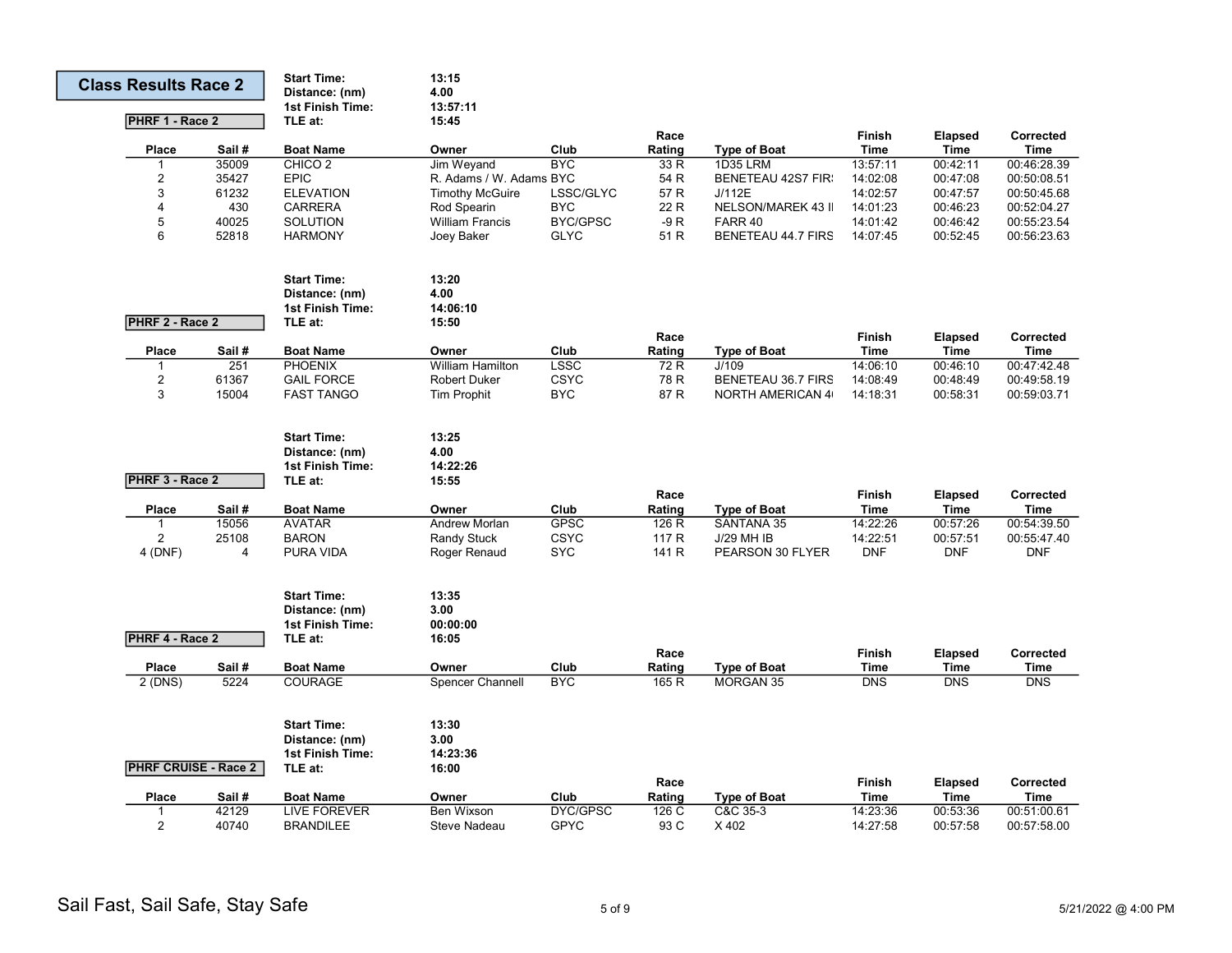|                            |        | <b>Start Time:</b><br>Distance: (nm) | 13:40<br>3.00                        |                |                |                     |                       |                               |                          |
|----------------------------|--------|--------------------------------------|--------------------------------------|----------------|----------------|---------------------|-----------------------|-------------------------------|--------------------------|
|                            |        | 1st Finish Time:                     | 14:53:06                             |                |                |                     |                       |                               |                          |
| NONSUCH 30 - Race 2        |        | TLE at:                              | 16:10                                |                |                |                     |                       |                               |                          |
| Place                      | Sail # | <b>Boat Name</b>                     | Owner                                | Club           | Race<br>Rating | <b>Type of Boat</b> | Finish<br><b>Time</b> | <b>Elapsed</b><br><b>Time</b> | Corrected<br><b>Time</b> |
| 1                          | 516    | <b>CHALLENGE</b>                     | <b>Greg Doyal</b>                    | GLYC/LSSC      | 180 R          | NONSUCH 30 ULTRA    | 14:53:06              | 01:13:06                      | 01:04:28.25              |
|                            |        |                                      |                                      |                |                |                     |                       |                               |                          |
|                            |        | <b>Start Time:</b>                   | 13:30                                |                |                |                     |                       |                               |                          |
|                            |        | Distance: (nm)                       | 3.00                                 |                |                |                     |                       |                               |                          |
|                            |        | <b>1st Finish Time:</b>              | 14:20:07                             |                |                |                     |                       |                               |                          |
| <b>C&amp;C 35 - Race 2</b> |        | TLE at:                              | 16:00                                |                |                |                     |                       |                               |                          |
|                            |        |                                      |                                      |                | Race           |                     | Finish                | <b>Elapsed</b>                | Corrected                |
| Place                      | Sail#  | <b>Boat Name</b>                     | Owner                                | Club           | Rating         | <b>Type of Boat</b> | <b>Time</b>           | <b>Time</b>                   | <b>Time</b>              |
| 1                          | 11166  | <b>SHAMROCK</b>                      | David Keys                           | BYC/DSC        | 135 R          | C&C 35-1 REDWING    | 14:20:07              | 00:50:07                      | 00:47:04.49              |
| $\overline{c}$<br>3        | 10380  | <b>SIOCHAIL</b>                      | <b>Brian Geraghty</b><br>Robert Mann | <b>BYC</b>     | 135 R          | C&C 35-1 REDWING    | 14:20:25              | 00:50:25                      | 00:47:21.40              |
|                            | 14032  | <b>MYSTIC</b>                        |                                      | GLYC/LSSC      | 135 R          | C&C 35-1 REDWING    | 14:28:32              | 00:58:32                      | 00:54:58.84              |
|                            |        | <b>Start Time:</b>                   | 13:15                                |                |                |                     |                       |                               |                          |
|                            |        | Distance: (nm)                       | 4.00                                 |                |                |                     |                       |                               |                          |
|                            |        | <b>1st Finish Time:</b>              | 14:00:24                             |                |                |                     |                       |                               |                          |
| J 120 - Race 2             |        | TLE at:                              | 15:45                                |                |                |                     |                       |                               |                          |
|                            |        |                                      |                                      |                | Race           |                     | Finish                | <b>Elapsed</b>                | Corrected                |
| Place                      | Sail#  | <b>Boat Name</b>                     | Owner                                | Club           | Rating         | <b>Type of Boat</b> | <b>Time</b>           | <b>Time</b>                   | <b>Time</b>              |
| 1                          | 5455   | <b>FUNTECH</b>                       | <b>Charles Hess</b>                  | <b>BYC/PYC</b> | 48 R           | J/120               | 14:00:24              | 00:45:24                      | 00:48:46.61              |
| $\overline{2}$             | 50793  | <b>PROOF</b>                         | M. Fozo / R. Kendrick GPC            |                | 48 R           | J/120               | 14:01:50              | 00:46:50                      | 00:50:19.01              |
|                            |        | <b>Start Time:</b>                   | 13:40                                |                |                |                     |                       |                               |                          |
|                            |        | Distance: (nm)                       | 3.00                                 |                |                |                     |                       |                               |                          |
|                            |        | <b>1st Finish Time:</b>              | 14:47:28                             |                |                |                     |                       |                               |                          |
| <b>CLUB JAM - Race 2</b>   |        | TLE at:                              | 16:10                                |                |                |                     |                       |                               |                          |
|                            |        |                                      |                                      |                | Race           |                     | Finish                | Elapsed                       | Corrected                |
| Place                      | Sail#  | <b>Boat Name</b>                     | Owner                                | Club           | Rating         | <b>Type of Boat</b> | <b>Time</b>           | <b>Time</b>                   | <b>Time</b>              |
| 1                          | 25701  | MY WAY TOO                           | <b>Rick Ripard</b>                   | LSSC/GLYC      | 153 J          | CATALINA 36 TM      | 14:47:28              | 01:07:28                      | 01:01:45.92              |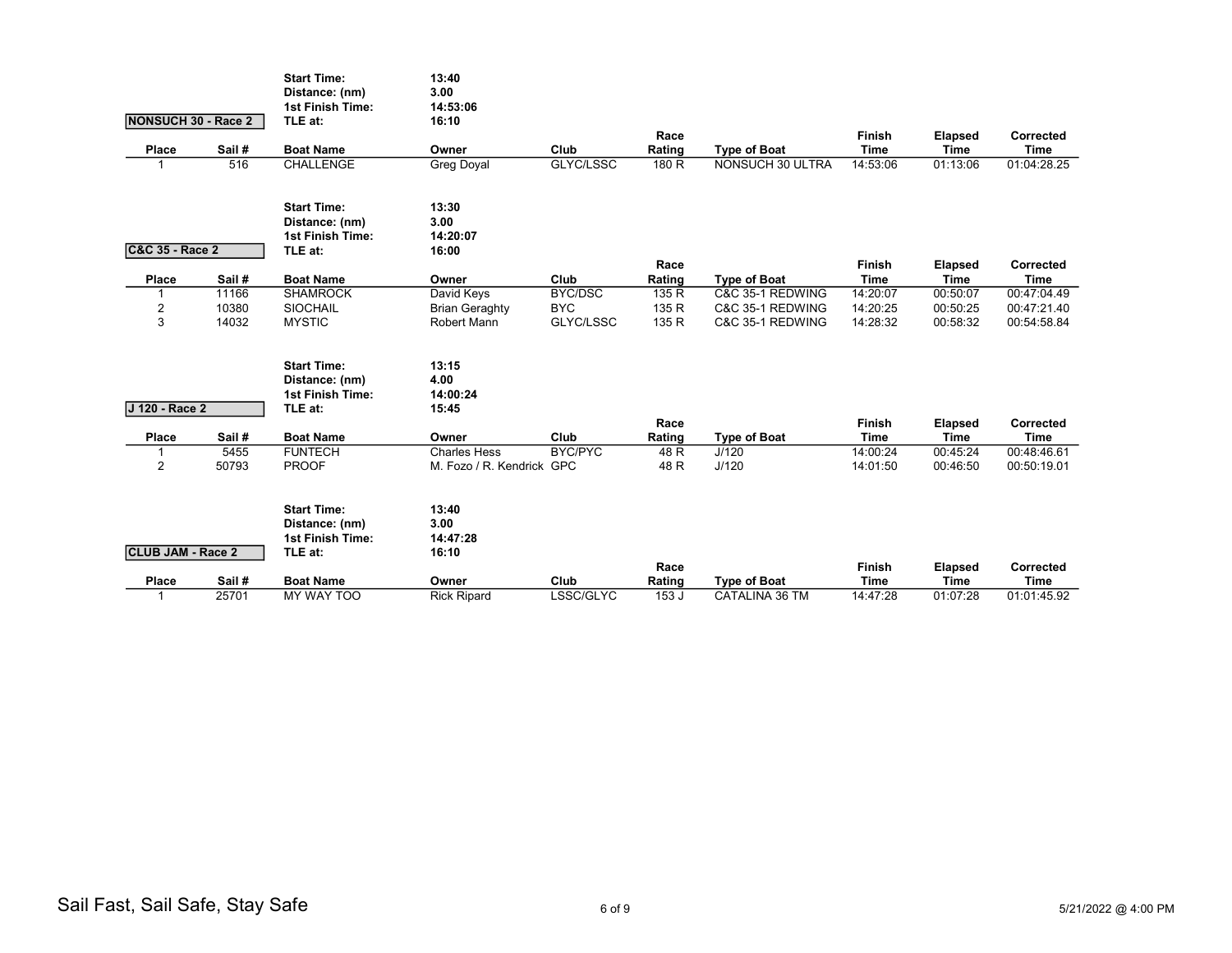|       | <b>Division Overall</b>      |        |                    |                         |                     |              |                     |              |
|-------|------------------------------|--------|--------------------|-------------------------|---------------------|--------------|---------------------|--------------|
|       | <b>PHRF - Overall</b>        |        |                    |                         | Race 1<br>Corrected |              | Race 2<br>Corrected |              |
|       |                              |        |                    |                         | <b>Time</b>         | Race 1       | <b>Time</b>         | Race 2       |
| Place | <b>Score</b>                 | Sail # | <b>Boat Name</b>   | Owner                   | <b>Per Mile</b>     | <b>Score</b> | <b>Per Mile</b>     | Score        |
|       | 3                            | 35009  | CHICO <sub>2</sub> | Jim Weyand              | 00:10:52.75         | 2            | 00:11:37.10         |              |
| 2     | 8                            | 251    | <b>PHOENIX</b>     | <b>William Hamilton</b> | 00:11:16.35         | 6            | 00:11:55.62         | 2            |
| 3     | 8                            | 61367  | <b>GAIL FORCE</b>  | <b>Robert Duker</b>     | 00:11:07.66         | 5            | 00:12:29.55         | 3            |
| 4     | 10                           | 15056  | <b>AVATAR</b>      | Andrew Morlan           | 00:10:58.80         | 3            | 00:13:39.88         |              |
| 5     | 12                           | 15004  | <b>FAST TANGO</b>  | <b>Tim Prophit</b>      | 00:10:39.65         |              | 00:14:45.93         | 11           |
| 6     | 13                           | 61232  | <b>ELEVATION</b>   | <b>Timothy McGuire</b>  | 00:11:29.43         | 8            | 00:12:41.42         | 5            |
| 7     | 15                           | 430    | <b>CARRERA</b>     | Rod Spearin             | 00:11:39.96         | 9            | 00:13:01.07         | 6            |
| 8     | 16                           | 35427  | <b>EPIC</b>        | R. Adams / W. Adams     | 00:12:34.79         | 12           | 00:12:32.13         | 4            |
| 9     | 16                           | 25108  | <b>BARON</b>       | Randy Stuck             | 00:11:28.58         | 7            | 00:13:56.85         | 9            |
| 10    | 21                           | 4      | <b>PURA VIDA</b>   | Roger Renaud            | 00:11:00.71         | 4            | 20:00:01.00         | 17 (DNF)     |
| 11    | 21                           | 40025  | <b>SOLUTION</b>    | <b>William Francis</b>  | 00:12:35.57         | 13           | 00:13:50.89         | 8            |
| 12    | 24                           | 52818  | <b>HARMONY</b>     | Joey Baker              | 00:12:54.01         | 14           | 00:14:05.91         | 10           |
| 13    | 24                           | 516    | <b>CHALLENGE</b>   | <b>Greg Doyal</b>       | 00:11:52.03         | 10           | 00:21:29.42         | 14           |
| 14    | 27                           | 42129  | LIVE FOREVER       | Ben Wixson              | 00:13:40.03         | 15           | 00:17:00.20         | 12           |
| 15    | 28                           | 5224   | <b>COURAGE</b>     | <b>Spencer Channell</b> | 00:12:04.72         | 11           | 20:00:00.00         | 17 (DNS)     |
| 16    | 29                           | 40740  | <b>BRANDILEE</b>   | Steve Nadeau            | 00:14:41.33         | 16           | 00:19:19.33         | 13           |
|       |                              |        |                    |                         | Race 1              |              | Race 2              |              |
|       | <b>Offshore OD - Overall</b> |        |                    |                         | Corrected           |              | Corrected           |              |
|       |                              |        |                    |                         | <b>Time</b>         | Race 1       | <b>Time</b>         | Race 2       |
| Place | <b>Score</b>                 | Sail # | <b>Boat Name</b>   | Owner                   | <b>Per Mile</b>     | <b>Score</b> | Per Mile            | <b>Score</b> |
|       | 2                            | 5455   | <b>FUNTECH</b>     | <b>Charles Hess</b>     | 00:11:15.52         | 1            | 00:12:11.65         |              |
| 2     | 4                            | 50793  | <b>PROOF</b>       | M. Fozo / R. Kendrick   | 00:12:02.25         | 2            | 00:12:34.75         | 2            |
| 3     | 6                            | 11166  | <b>SHAMROCK</b>    | David Keys              | 00:12:19.55         | 3            | 00:15:41.50         | 3            |
| 4     | 9                            | 10380  | <b>SIOCHAIL</b>    | <b>Brian Geraghty</b>   | 00:13:08.39         | 5            | 00:15:47.13         | 4            |
| 5     | 9                            | 14032  | <b>MYSTIC</b>      | <b>Robert Mann</b>      | 00:12:30.19         | 4            | 00:18:19.61         | 5            |

Г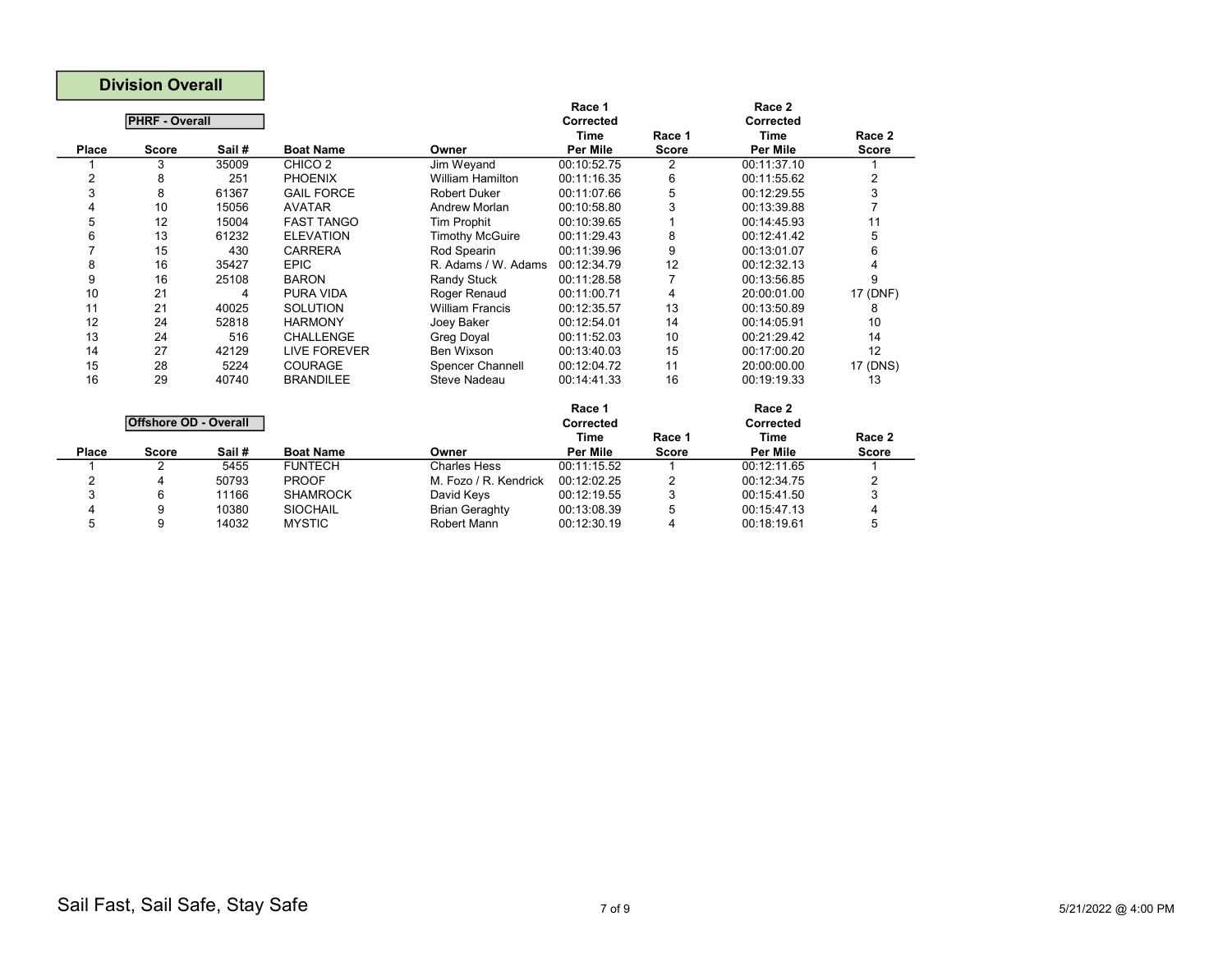## Division Results Race 1

|                      |        |                     |                         |             |        |                           |          |                |                 | Race 1      |
|----------------------|--------|---------------------|-------------------------|-------------|--------|---------------------------|----------|----------------|-----------------|-------------|
| <b>PHRF - Race 1</b> |        |                     |                         |             |        |                           |          | Race 1         | Race 1          | Corrected   |
|                      |        |                     |                         |             | Race   |                           | Finish   | <b>Elapsed</b> | Course          | Time        |
| Place                | Sail # | <b>Boat Name</b>    | Owner                   | Club        | Rating | <b>Type of Boat</b>       | Time     | Time           | <b>Distance</b> | Per Mile    |
|                      | 15004  | <b>FAST TANGO</b>   | <b>Tim Prophit</b>      | <b>BYC</b>  | 87 R   | <b>NORTH AMERICAN 4</b>   | 12:42:15 | 00:42:15       | 4.00            | 00:10:39.65 |
| 2                    | 35009  | CHICO <sub>2</sub>  | Jim Weyand              | <b>BYC</b>  | 33 R   | <b>1D35 LRM</b>           | 12:34:30 | 00:39:30       | 4.00            | 00:10:52.75 |
| 3                    | 15056  | <b>AVATAR</b>       | Andrew Morlan           | <b>GPSC</b> | 126 R  | SANTANA 35                | 12:51:09 | 00:46:09       | 4.00            | 00:10:58.80 |
| 4                    | 4      | PURA VIDA           | Roger Renaud            | <b>SYC</b>  | 141 R  | PEARSON 30 FLYER          | 12:52:18 | 00:47:18       | 4.00            | 00:11:00.71 |
| 5                    | 61367  | <b>GAIL FORCE</b>   | <b>Robert Duker</b>     | <b>CSYC</b> | 78 R   | <b>BENETEAU 36.7 FIRS</b> | 12:43:29 | 00:43:29       | 4.00            | 00:11:07.66 |
| 6                    | 251    | <b>PHOENIX</b>      | <b>William Hamilton</b> | <b>LSSC</b> | 72 R   | J/109                     | 12:43:38 | 00:43:38       | 4.00            | 00:11:16.35 |
|                      | 25108  | <b>BARON</b>        | Randy Stuck             | <b>CSYC</b> | 117 R  | J/29 MH IB                | 12:52:36 | 00:47:36       | 4.00            | 00:11:28.58 |
| 8                    | 61232  | <b>ELEVATION</b>    | <b>Timothy McGuire</b>  | LSSC/GLYC   | 57 R   | J/112E                    | 12:38:25 | 00:43:25       | 4.00            | 00:11:29.43 |
| 9                    | 430    | <b>CARRERA</b>      | Rod Spearin             | <b>BYC</b>  | 22 R   | NELSON/MAREK 43 II        | 12:36:34 | 00:41:34       | 4.00            | 00:11:39.96 |
| 10                   | 516    | <b>CHALLENGE</b>    | <b>Greg Doyal</b>       | GLYC/LSSC   | 180 R  | NONSUCH 30 ULTRA          | 13:00:22 | 00:40:22       | 3.00            | 00:11:52.03 |
| 11                   | 5224   | <b>COURAGE</b>      | Spencer Channell        | <b>BYC</b>  | 165 R  | <b>MORGAN 35</b>          | 12:55:15 | 00:40:15       | 3.00            | 00:12:04.72 |
| 12                   | 35427  | <b>EPIC</b>         | R. Adams / W. Adams BYC |             | 54 R   | <b>BENETEAU 42S7 FIR:</b> | 12:42:18 | 00:47:18       | 4.00            | 00:12:34.79 |
| 13                   | 40025  | <b>SOLUTION</b>     | <b>William Francis</b>  | BYC/GPSC    | $-9R$  | FARR 40                   | 12:37:28 | 00:42:28       | 4.00            | 00:12:35.57 |
| 14                   | 52818  | <b>HARMONY</b>      | Joey Baker              | <b>GLYC</b> | 51 R   | <b>BENETEAU 44.7 FIRS</b> | 12:43:16 | 00:48:16       | 4.00            | 00:12:54.01 |
| 15                   | 42129  | <b>LIVE FOREVER</b> | <b>Ben Wixson</b>       | DYC/GPSC    | 126 C  | C&C 35-3                  | 12:53:05 | 00:43:05       | 3.00            | 00:13:40.03 |
| 16                   | 40740  | <b>BRANDILEE</b>    | Steve Nadeau            | <b>GPYC</b> | 93 C   | X 402                     | 12:54:04 | 00:44:04       | 3.00            | 00:14:41.33 |

| Offshore OD - Race 1 |        |                  |                           |           | Race   |                     | <b>Finish</b> | Race 1<br><b>Elapsed</b> | Race 1<br>Course | Race 1<br><b>Corrected</b><br>Time |
|----------------------|--------|------------------|---------------------------|-----------|--------|---------------------|---------------|--------------------------|------------------|------------------------------------|
| <b>Place</b>         | Sail # | <b>Boat Name</b> | Owner                     | Club      | Rating | <b>Type of Boat</b> | Time          | Time                     | <b>Distance</b>  | Per Mile                           |
|                      | 5455   | <b>FUNTECH</b>   | <b>Charles Hess</b>       | BYC/PYC   | 48 R   | J/120               | 12:36:55      | 00:41:55                 | 4.00             | 00:11:15.52                        |
|                      | 50793  | <b>PROOF</b>     | M. Fozo / R. Kendrick GPC |           | 48 R   | J/120               | 12:39:49      | 00:44:49                 | 4.00             | 00:12:02.25                        |
| 3                    | 11166  | <b>SHAMROCK</b>  | David Keys                | BYC/DSC   | 135 R  | C&C 35-1 REDWING    | 12:49:22      | 00:39:22                 | 3.00             | 00:12:19.55                        |
| 4                    | 14032  | <b>MYSTIC</b>    | Robert Mann               | GLYC/LSSC | 135 R  | C&C 35-1 REDWING    | 12:49:56      | 00:39:56                 | 3.00             | 00:12:30.19                        |
| 5                    | 10380  | <b>SIOCHAIL</b>  | <b>Brian Geraghty</b>     | BYC.      | 135 R  | C&C 35-1 REDWING    | 12:51:58      | 00:41:58                 | 3.00             | 00:13:08.39                        |

|                               |        |                  |                    |           |                  |                |          |                |                 | <b>Race</b>     |
|-------------------------------|--------|------------------|--------------------|-----------|------------------|----------------|----------|----------------|-----------------|-----------------|
| <b>Club Specific - Race 1</b> |        |                  |                    |           |                  |                |          | Race '         | Race '          | Corrected       |
|                               |        |                  |                    |           | Race             |                | Finish   | <b>Elapsed</b> | Course          | Time            |
| <b>Place</b>                  | Sail # | <b>Boat Name</b> | Owner              | Club      | Rating           | Tvpe of Boat   | Time     | Time           | <b>Distance</b> | <b>Per Mile</b> |
|                               | 25701  | MY WAY TOO       | <b>Rick Ripard</b> | LSSC/GLYC | 153 <sub>o</sub> | CATALINA 36 TM | 13:01:29 | 00:41:29       | 3.00            | 00:12:39.55     |